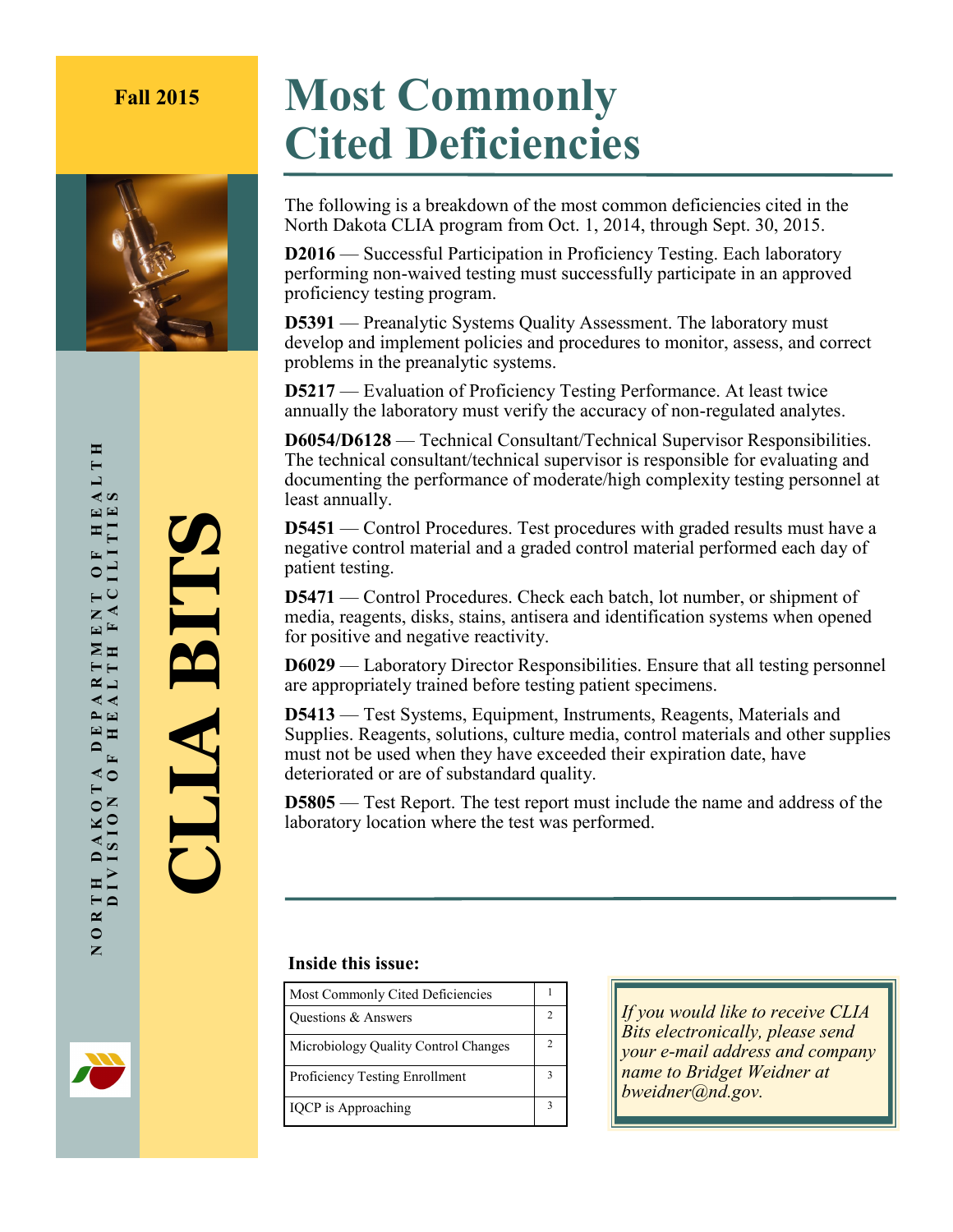# **Questions and Answers (Q&A)**

The Centers for Medicare and Medicaid Services (CMS) provides specialized CLIA training courses for state surveyors. During these training courses, surveyors from across the country ask CMS staff questions regarding the survey process. Although the questions and answers do not represent official CMS policy, they contain valuable information regarding the survey process. The  $\overline{O} \& \overline{A}$  is a regular feature of the CLIA Bits newsletter. We hope you find this information interesting and useful. Readers are welcome to submit questions to [bweidner@nd.gov](mailto:bweidner@nd.gov) or [sheilman@nd.gov.](mailto:sheilman@nd.gov)

#### **Q: What must be included in an Individualized Quality Control Plan (IQCP)?**

A: IQCP consists of three parts; Risk Assessment, Quality Control Plan and Quality Assessment. For more details check the CMS CLIA website at [www.cms.hhs.gov/clia.](http://www.cms.hhs.gov/clia)

## **Q: Will the development of an IQCP reduce the frequency of quality control (QC) performance?**

A: The development of an IQCP helps laboratories establish an effective QC protocol that is unique to their lab, taking into account their risks associated with patients, environment, specimens, testing personnel, test systems and reagents While not necessarily reducing the frequency of QC performance, the IQCP will help the lab establish the "right" QC protocol for their laboratory.

### **Q: Are all tests eligible for IQCP?**

A: All CLIA specialties are eligible for IQCP, except pathology.

### **Q: When will the education and transition period for IQCP end?**

- A: It will end Jan. 1, 2016. After Jan. 1, 2016, laboratories must perform CLIA default QC or have implemented an IQCP.
- **Q: If the laboratory chooses to perform CLIA default QC for a test, do they need to develop an IQCP for that test?**
- A: No, IQCP is not necessary if CLIA default QC will be performed. Note: Equivalent Quality Control (EQC) will not be acceptable after Jan. 1, 2016.

#### **Q: How many samples does the laboratory need to run for IQCP?**

A: The CLIA regulations are not prescriptive about the amount of data used to develop an IQCP. The laboratory should use in-house data produced in their own environment by their own personnel. The laboratory should include historical data when developing an IQCP. It is up to the laboratory director to determine the amount of data to be included in the IQCP.



# **Microbiology Quality Control Changes**

On May 29, 2015, The Centers for Medicare and Medicaid Services (CMS) released the revised Clinical Laboratory Improvement Amendments (CLIA) interpretive guidelines. The references to Clinical Laboratory Standards Institute (CLSI) and CLSI documents have been removed. This affects the media quality control (QC) requirements found in the CLIA regulations at  $493.1256(e)(4)$ . Laboratories are now required to perform end-user QC for all media or implement an Individualized Quality Control Plan (IQCP) to validate reduced QC frequency. The CLIA regulations for susceptibility testing requirements at 493.1261(b) are also affected with this change. Laboratories must now perform QC on each day of patient testing or implement an IQCP to validate reduced QC frequency. Please note the removal of CLSI references from the CLIA regulations only affects media and susceptibility QC found at 493.1256(e)(4) and 493.1261(b). All other microbiology CLIA QC requirements remain the same and do not need an IQCP if the laboratory follows the CLIA requirements.